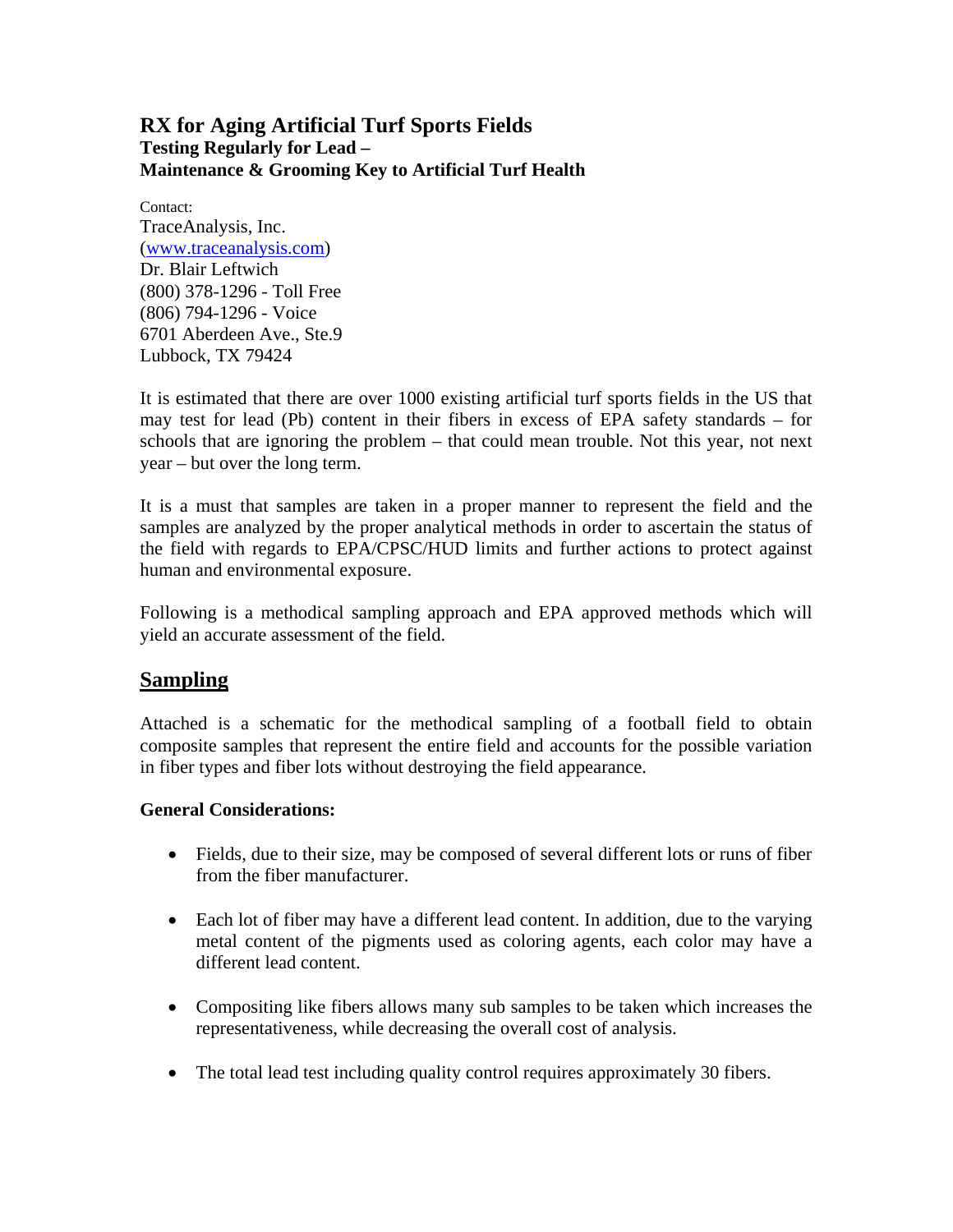- Fibers should be collected for each type of fiber (nylon, polyethylene) and each color of fiber.
- Sub samples of like fibers should be composited into a zip lock plastic baggie.
- A field composed of nylon short fibers, polyethylene long fibers, white boundary and yard lines, blue end zones, and yellow alternative boundary lines would have a total of 5 composite samples sent to the lab for testing.
- The approximate location of each sub sample is located on the schematic.

### **General Samples from Field Surfaces:**

- For the field samples, a zig zag path is walked across the field and fiber samples are taken at each 10yd hash mark.
- Three fibers of each type are removed by cutting the fiber off at the fiber base and placed in their respective baggie.
- There should be a total of 10 sub samples and 30 fibers in each field sample baggie.

### **Samples from Sidelines**

The sidelines out of bound lines are usually white.

- There are 3 approximate locations on each sideline to sub sample for a composite representing the white fibers used in the field surface.
- Five fibers from each location should be sampled and placed in a sideline sample baggie for a total of 6 sub samples and 30 fibers.

### **Samples from End Zones:**

The end zones often are different colors than the field.

• Three sub samples of 5 fibers each from each end zone should be composited together if the end zones are the same color for a total of 6 sub samples and 30 fibers.

### **Other Field Locations**

• Other locations on the field having different colored fibers should be methodically sub sampled and a 30 fiber composite for each color should be made.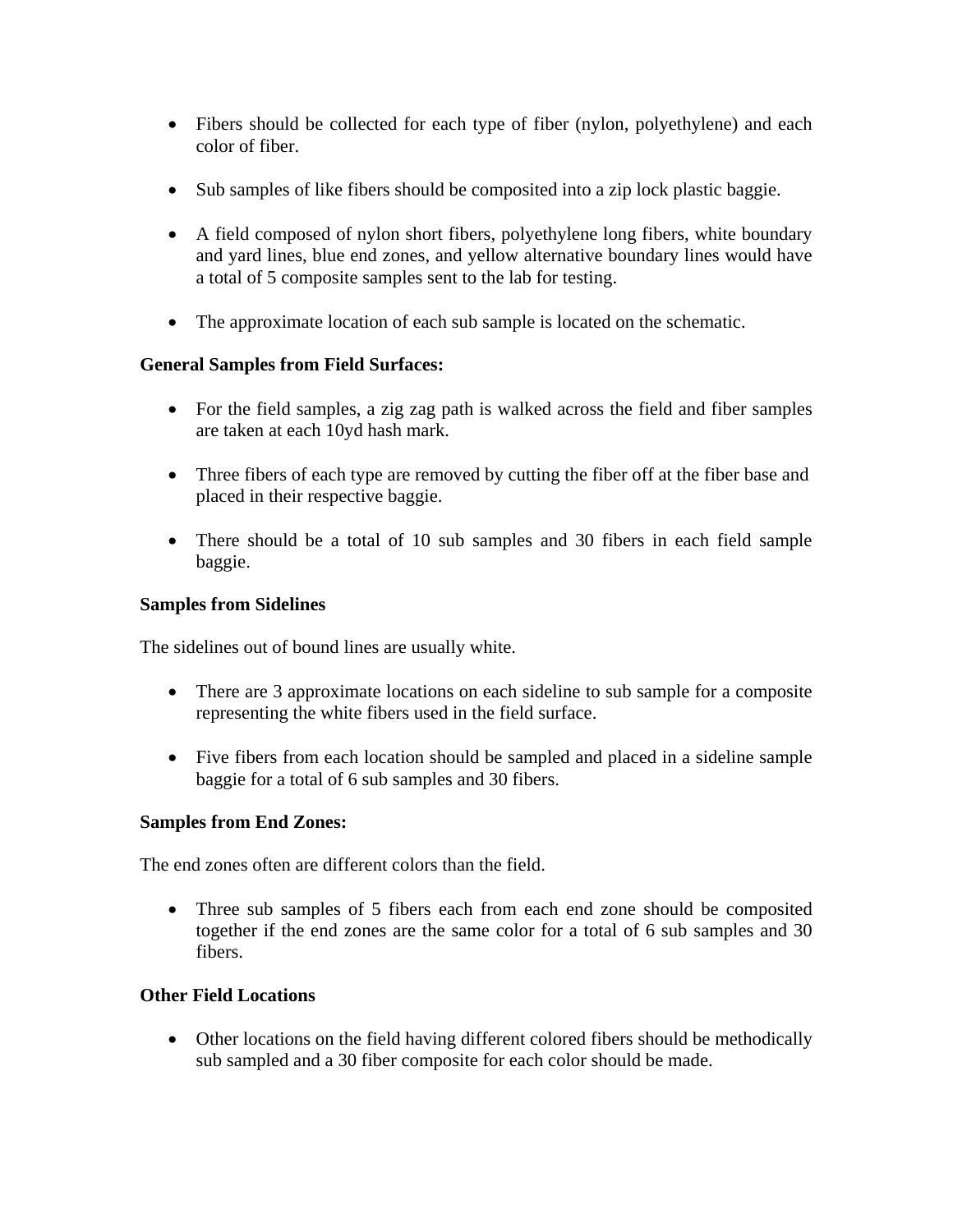# **Testing**

- Samples should be tested for total lead by approved EPA test methods SW846 3050B for sample preparation method and SW846 6010B for the sample analysis method.
- These methods give acid digestion followed by ICP-AES analysis.
- Alternate methods that should give the same results are sample prep by SW848 3052 (microwave digestion) and analysis methods SW846 6020(ICP-MS), 7420(AA, direct aspiration), and 7421(AA, furnace technique).
- It is important that the analytical methods be specified to the laboratory performing the analysis.
- Only laboratories certified under NELAP (National Environmental Laboratory Accreditation Program) for these methods should be used for sample analysis.
- The results will be reported in milligrams of lead per kilogram of fiber  $(mg/Kg)$ .
- The applicable EPA/HUD limit is 400mg/Kg. This limit is for soil in playgrounds, but is applied to artificial turf.

# **Wipe Test**

### **Wipe test is a test to determine potential exposure.**

### **Sample Procedure**

- Wipe test are performed only on fields having greater than 400 mg/Kg lead or on fields having less than 400 mg/Kg where it is desired to document non exposure to players.
- The wipe test is performed by wiping a 100cm2 (roughly 4 x 4 inches) area with one moist 4 x 4 inch gauze.
	- The gauze is folded into fourths and a clean fourth is used to wipe the area vigorously for a total of eight times.
	- The wipe is then placed in a zip lock baggie and sent to the laboratory for analysis.
	- The wipe test should be analyzed individually, not composited (or grouped)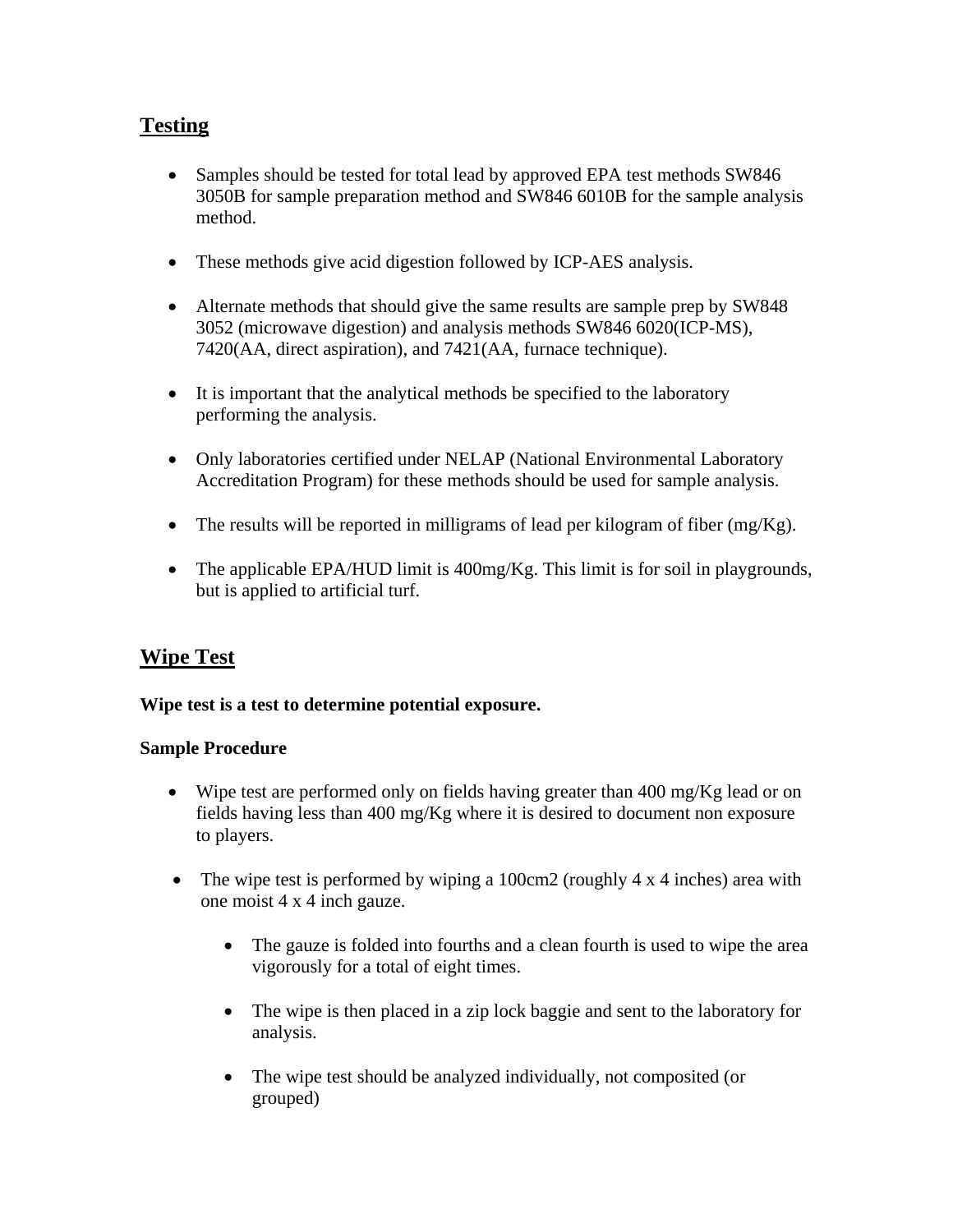#### **Analysis & Lab Certification**

- The analytical methods are the same as those for total lead in turf (EPA SW846) 3050B and 6010B or the alternative listed methods).
- The test methods should be specified to the laboratory and the laboratory needs to be NELAP (National Environmental Laboratory Accreditation Program) certified for analyzing solid samples for lead (same as for total lead in the turf samples).
- The total measurements of the area wiped has to be given to the lab as part of the calculations and documentation.
	- Results will be reported in mg of lead per 100cm2 or mg of lead per ft2.
	- The EPA/HUD limit is 25 ug/ft2 for carpeted floors.

### **Recommendations and Considerations for Optimal Results**

- The attached schematic shows three approximate areas of the highest use to be wiped.
- The wipe test represents only a point in time of exposure.
- Additional play or rain would affect the wipe test results.
- Field activity increases the possibility of exposure due to the mixing of lead dust and degradation of fibers.
- Rain decreases the possibility of lead exposure due to the potential lead dust and degraded fibers being leached to the lower depths.
- It is best to perform the wipe test after the maximum play time prior to rain or routine field maintenance.

### **Value of Wipe Test Results**

• **Wipe test can be used to determine the schedule necessary for field maintenance and to verify that routine field maintenance reduces lead exposure to acceptable limits.**